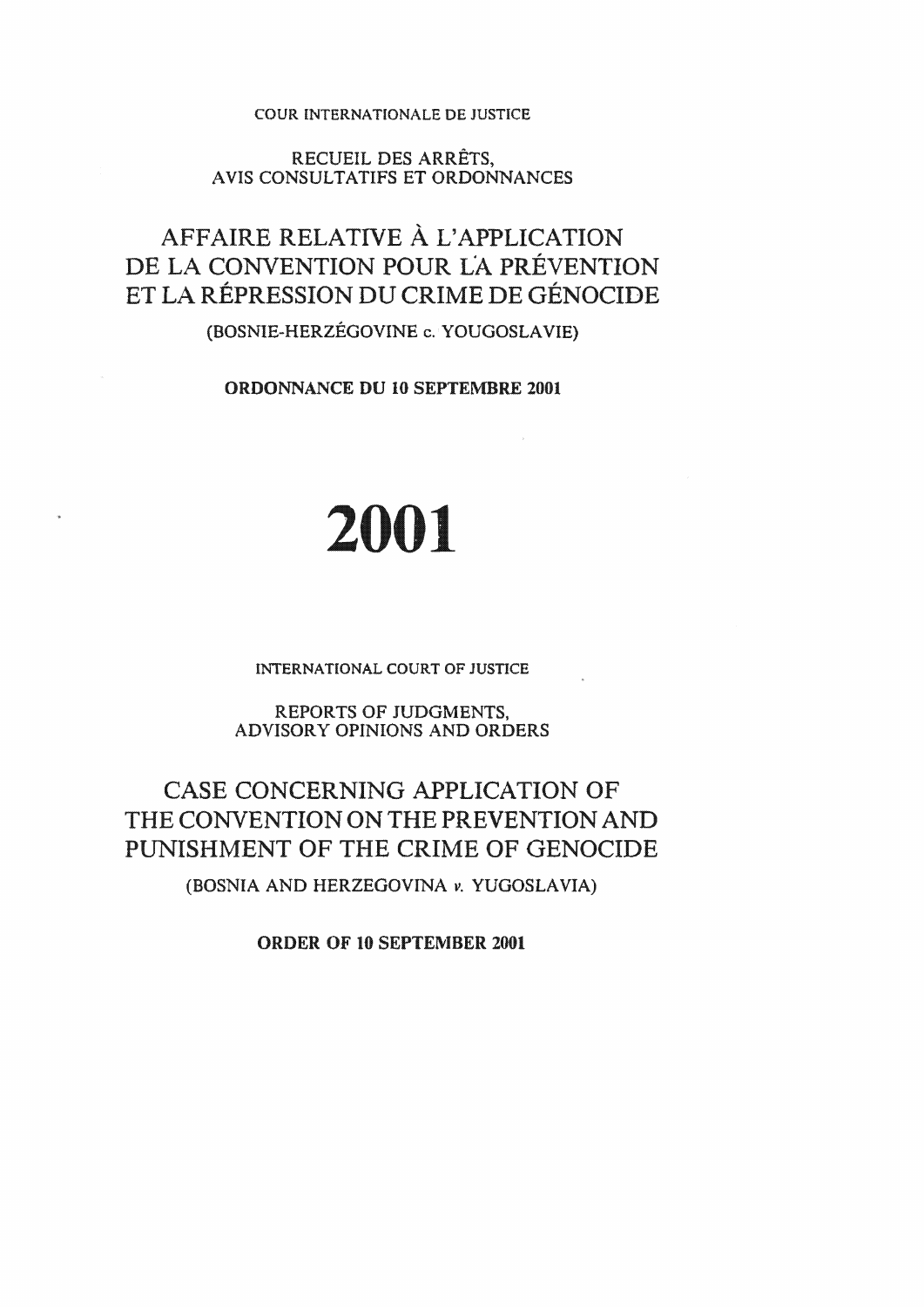## Mode officiel de citation:

 $\mathbf{x}$ 

*Application de la canvencion po11r* la *prevention et la repression du crime de genocide, ordomumce du 10 septembre 2001, C.I.J. Recueil 2001,* p. 572

Official citation:

*Application of the Convention on the Prevention and Punishment of the Crime of Genocide, Order of* JO *September 2001, I. C.* J. *Reports 200 l,* p. 572

ISSN 0074-4441 iSBN 92-1-070927-6

 $\mathbf{v}$ 

N° de vente: Soles number

 $\frac{1}{\sqrt{2}}$ 

 $\mathcal{L}^{\pm}$ 

 $\bar{\mathrm{e}}$ 

 $\chi^2 \to \infty$ 

 $\mathcal{L}_{\text{max}}$  and  $\mathcal{L}_{\text{max}}$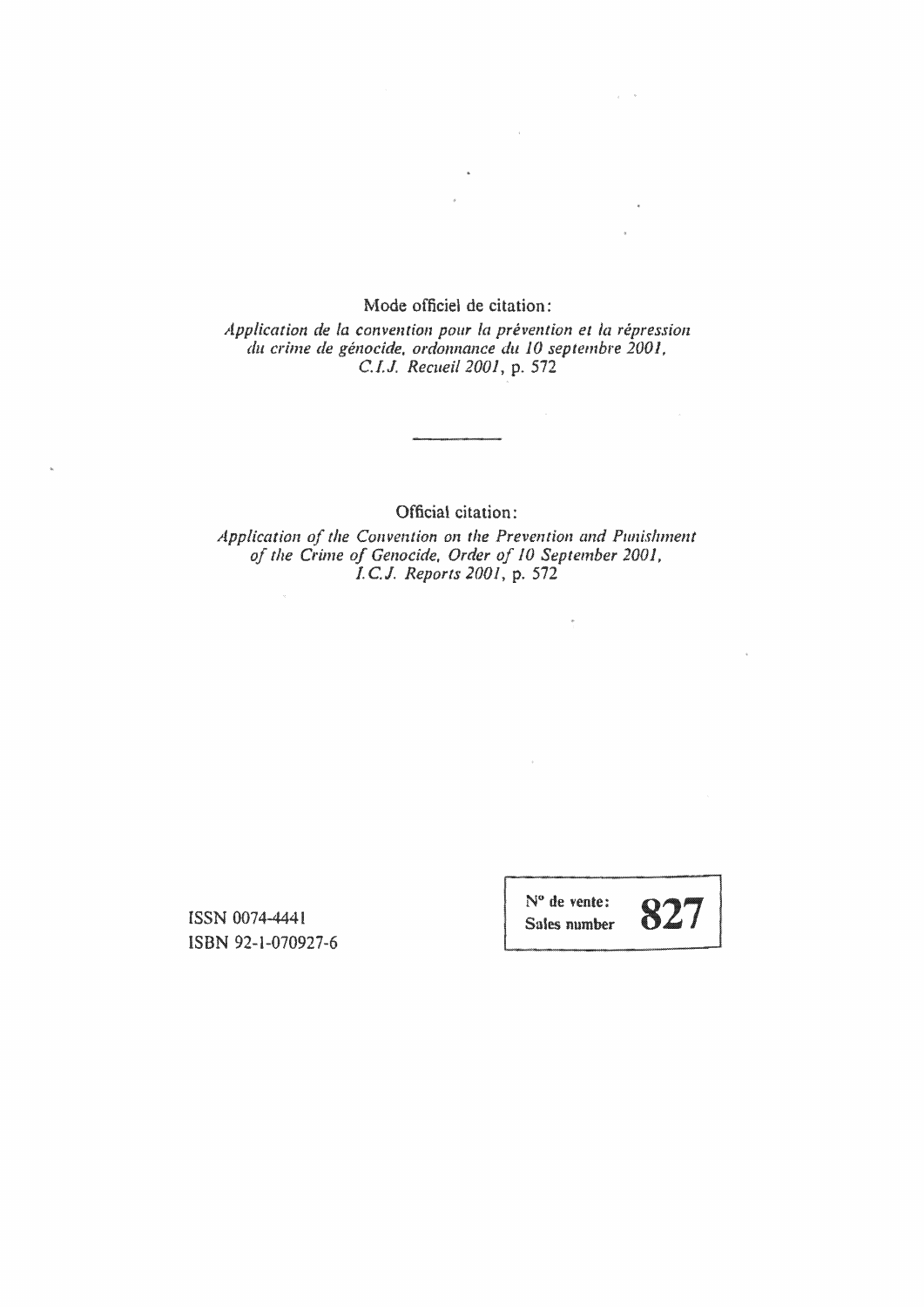## IO SEPTEMBRE 2001

## ORDONNANCE

 $\sim$   $\sim$ 

## APPLICATION DE LA CONVENTION POUR LA PREVENTION ET LA REPRESSION DU CRIME DE GENOCIDE (BOSNIE-HERZEGOVINE c. YOU GOSLAVIE)

 $\mathcal{A}^{\pm}$ 

 $\mathbf{x}^{(i)}$  .

## APPLICATION OF THE CONVENTION ON THE PREVENTION AND PUNISHMENT OF THE CRIME OF GENOCIDE (BOSNIA AND HERZEGOVINA *v.* YUGOSLA V1A)

lO SEPTEMBER 2001

## ORDER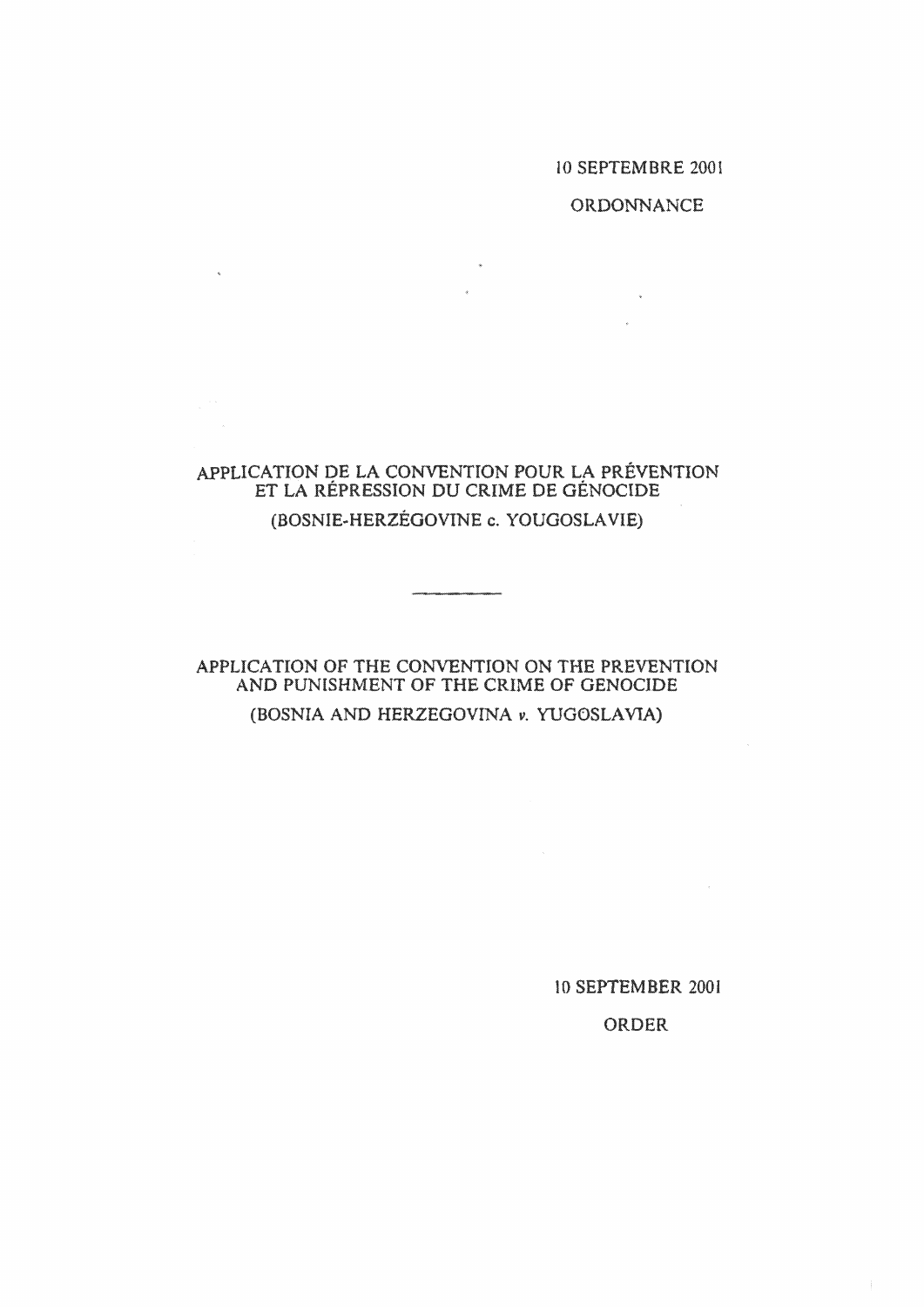## INTERNATIONAL COURT OF JUSTICE

### YEAR 2001

#### 10 September 2001

2001<br>10 September General List No. 91

## CASE CONCERNING APPLICATION OF THE CONVENTION ON THE PREVENTION AND PUNISHMENT OF THE CRIME OF GENOCIDE

## (BOSNIA AND HERZEGOVINA *v.* YUGOSLAVIA)

### ORDER

The President of the International Court of Justice,

Having regard to Article 48 of the Statute of the Court and to Article 80 of the Rules of Court,

Having regard to the Counter-Memorial filed by Yugoslavia on 22 July 1997, in which it submitted counter-claims,

**Having** regard to the Order of 17 December 1997, whereby the Court found that those counter-claims were admissible as such and formed part of the current proceedings, **directed** Bosnia and Herzegovina to submit a Reply and Yugoslavia to submit a Rejoinder relating to the claims of both Parties, and fixed **the** time-limits for the filing of those pleadings,

Having regard to the Reply filed by Bosnia and Herzegovina on 23 April 1998 and to the Rejoinder filed by Yugoslavia on 22 February 1999; ·

Whereas, by a letter dated 20 April 2001 and received in the Registry on 23 April 2001, the Agent of Yugoslavia informed the Court that his Government intended to withdraw the counter-claims submitted in its Counter-Memorial; and whereas the Registrar transmitted a copy of this letter to the Agent of Bosnia and Herzegovina on 24 April 2001;

Whereas, by a letter dated 12 July 2001 and received in the Registry on

572

4